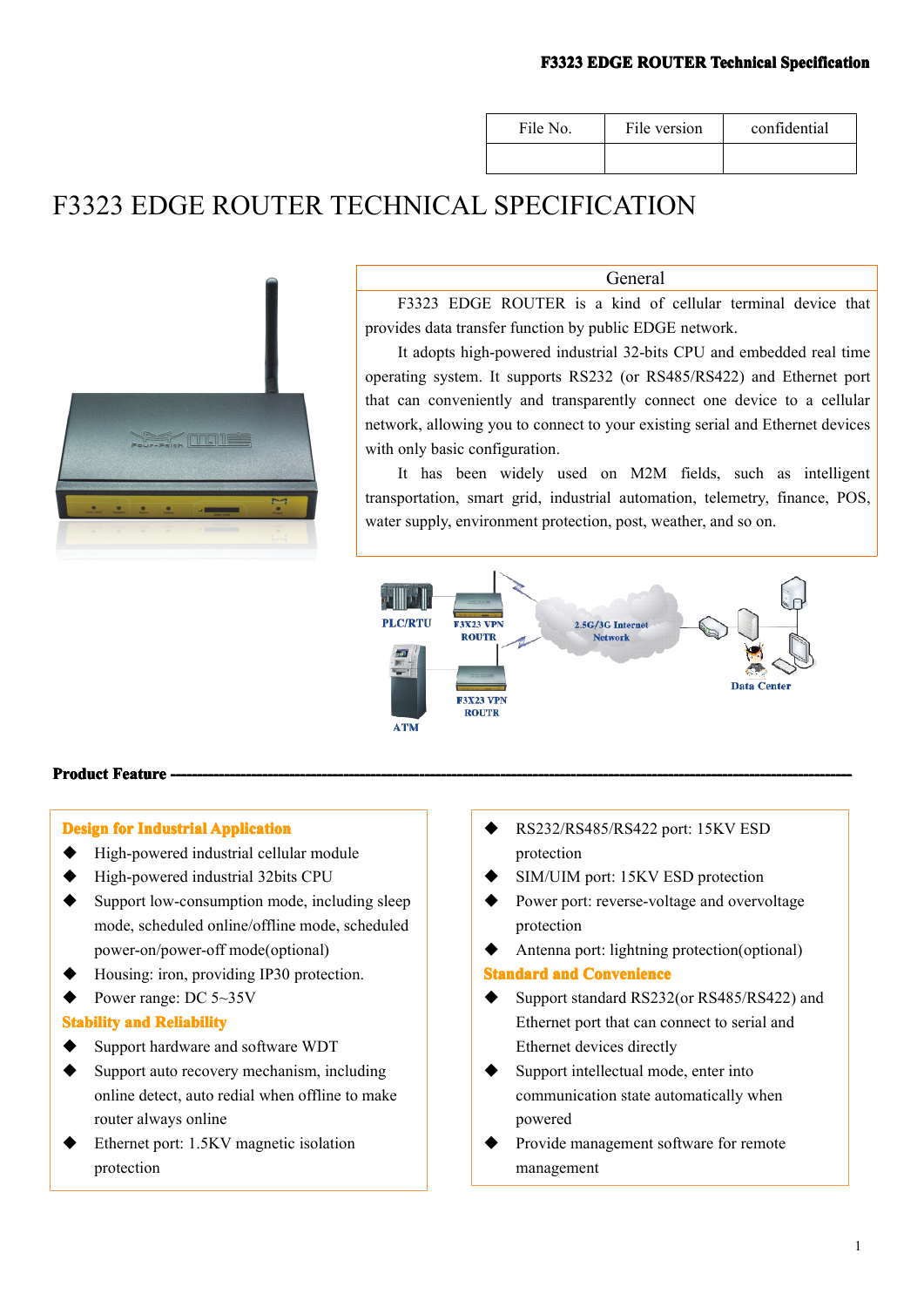### **High-performance**

- ◆ Support several work modes
- � Convenient configuration and maintenance interface (WEB or CLI)
- � Support VPN client(PPTP,L2TP,IPSEC and GRE)(only for VPN version)
- � Support multi online trigger ways, including SMS, ring and data. Support link disconnection when timeout

### ◆ Support APN/VPDN

- � Support wireless video monitoring and dynamic picture transfer
- � Support DHCP server and client, DDNS, firewall, NAT, DMZ host etc.
- � Support multi protocols, such as TCP/IP, UDP, ICMP, SMTP, HTTP, POP3, OICQ, TELNET, FTP, SNMP, etc.

# **Product Specification Specification------------------------------------------------------------------------------- -------------------------------------------------------------------------------------------------------------------- ------------------------------------- -------------------------------------Cellular CellularCellular Specification Specification Specification**

| <b>Item</b>       | <b>Content</b>             |
|-------------------|----------------------------|
| Cellular Module   | Industrial cellular module |
| Standard and Band | GSM850/900/1800/1900MHz    |
|                   | <b>GPRS/EDGE Class 12</b>  |
| Bandwidth         | 236.8Kbps                  |
| TX power          | GSM850/900: <33dBm         |
|                   | GSM1800/1900: < 30dBm      |
| RX sensitivity    | $\leq$ -106dBm             |

### **Hardware** System

| <b>Item</b>  | <b>Content</b>           |
|--------------|--------------------------|
| <b>CPU</b>   | Industrial 32bits CPU    |
| <b>FLASH</b> | 4MB(Extendable to 16MB)  |
| <b>SDRAM</b> | 32MB(Extendable to 64MB) |

### **Interface Interface Interface Interface type**

| Item      | <b>Content</b>                                                                        |
|-----------|---------------------------------------------------------------------------------------|
| Ethernet  | 1 10/100 Mbps Ethernet port(RJ45), auto MDI/MDIX, 1.5KV magnetic isolation protection |
| Serial    | 1 RS232(or RS485/RS422) port, 15KV ESD protection                                     |
|           | Data bits: 5, 6, 7, 8                                                                 |
|           | Stop bits: 1, 1.5, 2                                                                  |
|           | Parity: none, even, odd, space, mark                                                  |
|           | Baud rate: 110~230400 bps                                                             |
| Indicator | "Power", "Online", "Alarm", "System", "Link/ACT"                                      |
| Antenna   | Standard SMA female interface, 50 ohm, lighting protection (optional)                 |
| SIM/UIM   | Standard 3V/1.8V user card interface, 15KV ESD protection                             |
| Power     | Standard 3-PIN power jack, reverse-voltage and overvoltage protection                 |
| Reset     | Restore the router to its original factory default settings                           |